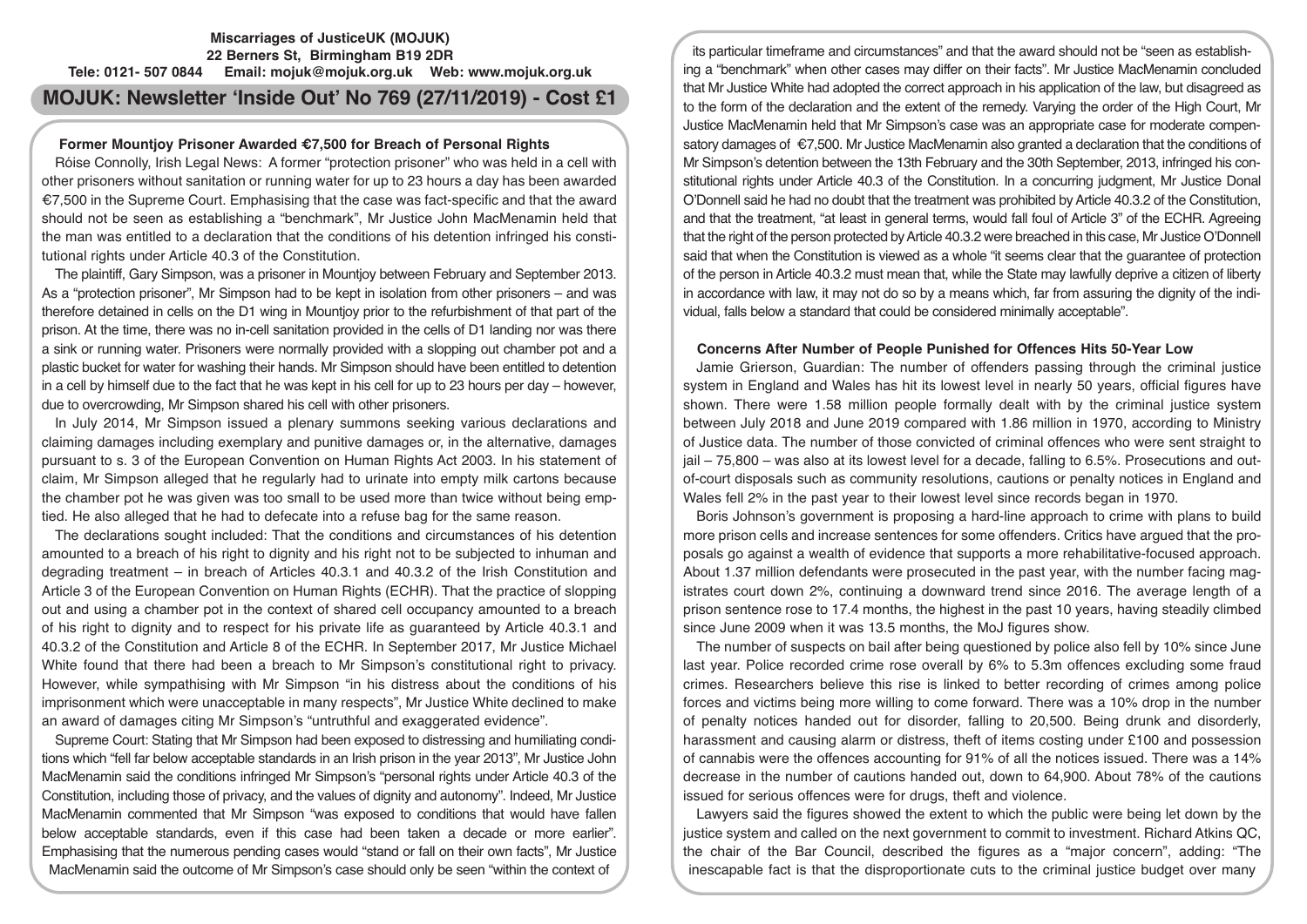years has broken the system. Only a considerable investment in the criminal justice system by the next government will reverse the damage and restore public confidence."

Caroline Goodwin QC, the chair of the Criminal Bar Association, said: "Protecting the public from harm is a basic, core duty any government has to the public and, quite rightly, the public expect that duty to be fulfilled. "Talk by politicians about being 'tough on law and order' remains just that until substantial investment is made all the way through the system – not just in the police, but the CPS [Crown Prosecution Service], criminal legal aid defence, courts and parole service so reported offences are properly investigated, then charged, prosecuted and brought to trial in a timely manner. "Anything less won't do. The public cannot be short-changed."

#### **Priti Patel's Demonisation of Gypsies An Attack For Political Gain**

[The home secretary,Priti Patel, this month announced plans to crack down on unauthorised Traveller camps, including by making trespass a criminal offence. But police responses to a consultation launched last year about dealing with such encampments show forces are opposed to such a move.]

George Monbiot: Guardian: This is how it begins: with a theatrical attack on a vulnerable minority. It's a Conservative tradition, during election campaigns, to vilify Romany Gypsies and Travellers: it tends to play well on the doorsteps of middle England. But what the home secretary, Priti Patel, proposed last week is something else. It amounts to legislative cleansing. The consultation document she released on the last day of parliament aims to "test the appetite to go further" than any previous laws. It suggests that the police should be able immediately to confiscate the vehicles of "anyone whom they suspect to be trespassing on land with the purpose of residing on it". Until successive Conservative governments began working on it, trespass was a civil and trivial matter. Now it is treated as a crime so serious that on mere suspicion you can lose your home.

When I say "you", obviously I don't mean you, unless you are a Romany Gypsy, a traditional Traveller or a New Traveller. If you're on holiday in your caravan, it does not affect you. It applies only if you have "intent to reside" in your vehicle "for any period". In other words, it is specifically aimed at travelling peoples. It is clearly and deliberately discriminatory.

It's true that some people have sometimes behaved appallingly, damaging places, leaving litter and abusing residents. But there are already plenty of laws to prosecute these crimes. The government's proposal, criminalising the use of any place without planning permission for Roma and Travellers to stop, would extinguish the travelling life.

The consultation acknowledges that there is nowhere else for these communities to go, other than the council house waiting list, which means abandoning the key elements of their culture. During the Conservative purge in the late 1980s and early 1990s, two thirds of traditional, informal stopping sites for travellers, some of which had been in use for thousands of years, were sealed off. Then, in 1994, the Criminal Justice Act repealed the duty of local authorities to provide official sites for Roma and Travellers.

Over the past few weeks in Grimsby, Lincolnshire, local people have been debating the merits of the council's proposal for an official transit site for travelling people. According to one councillor, there have been threats to stone, bottle and petrol bomb anyone who uses it, if planning permission is granted. For centuries, Roma and Travellers have been hounded from parish to parish, suffering prejudice and bigotry as extreme as any group faces. Now the government is stoking it.

Patel's proposed laws belong to the most dangerous of all political categories: performative oppression. She is beating up a marginalised group in full public view, to show that she sides with the majority. I don't know whether she really intends to introduce these laws, or whether this is

empty electioneering. In either case, she is playing with fire. Already this month, three caravans in Somerset have allegedly been torched by suspected arsonists. Travelling peoples have been attacked like this for centuries, and sometimes murdered. In 2003, a 15-year-old Traveller child, Johnny Delaney, was kicked to death by a gang of teenagers in Ellesmere Port, Cheshire. One of them is reported to have explained to a passer-by, "He was only a fucking Gypsy."

I asked a traditional Traveller how Patel's legislation would affect her. Briony (not her real name) told me she had ploughed her life savings into her motorhome, which she parks out of people's way, beside roads within easy reach of her children's school. She has good relations with local people, many of whom know her and see her as part of the community. But none of this will help.If this proposal becomes law, "the police will have the power to kick my door in, take my home, arrest me and take the children into care. We won't get them back because we won't have a home. Because of my work, I can't afford a criminal record. When I walk out of the police station, I will have no home, no assets, no children and no career." It would also leave her without state protection. "Sometimes, we've had to call the police when we're on the receiving end of hate crimes. This legislation would mean we had to go under the radar." Understandably, she is terrified.

She has nowhere else to go. "There's one transit site half an hour away, but you can stay there only for 28 days a year. So my only option is roadside. Roadside is our cultural heritage." Stopping by the road has already been made extremely stressful and precarious by existing laws that allow the police to move people on. Patel's proposal, turning trespass into a crime, would stamp it out altogether. It would end a migratory tradition that's as old as humanity.

As Briony points out, this is collective punishment. "The majority of us are minding our own business. We're providing our own housing, not relying on the government. But everything I do that's positive is lost in people's minds. Most people I meet have no idea I'm a Traveller. We're invisible until we do something wrong. Then people notice we're Travellers."

A week before Patel launched her consultation, the Wiener Holocaust Library in London opened its exhibition on the Porajmos: the genocide of Roma and Sinti people carried out by the Nazis. It shows how ancient prejudices were mobilised to destroy entire peoples. I'm not saying that this is how the situation will unfold in this country, but the exhibition shows us the worst that can happen when the state sanctions the demonisation of an outgroup. First they came for the Travellers ...

# **Secret CPS Targets May Have Led To Rape Cases Being Dropped**

Caelainn Barr and Owen Bowcott, Guardain: Tens of thousands of rape cases may have been dropped because of secret targets implemented by the Crown Prosecution Service, it has emerged. The unofficial policy for prosecutors to have "levels of ambition" of achieving a 60% conviction rate in rape cases may have encouraged them to drop cases where there was not a high prospect of conviction. The hidden benchmark could go some way towards explaining why rape prosecutions and convictions are currently at their lowest levels in more than a decade. Last year the Guardian reported prosecutors were encouraged by the CPS to take a more risk-averse approach in rape cases by taking a proportion of "weak cases out of the system".

The CPS has repeatedly denied that it has changed its approach to rape cases. However, in a statement to the Law Society Gazette, which first uncovered the targets imposed on staff between 2016 and 2018, the CPS admitted they were "not appropriate" and may have acted as a "perverse incentive" deterring the prosecution of less straightforward cases. Under the public code of practice a case ought to be prosecuted if it is in the public interest and the likelihood of a conviction is "realistic", in other words greater than 50%.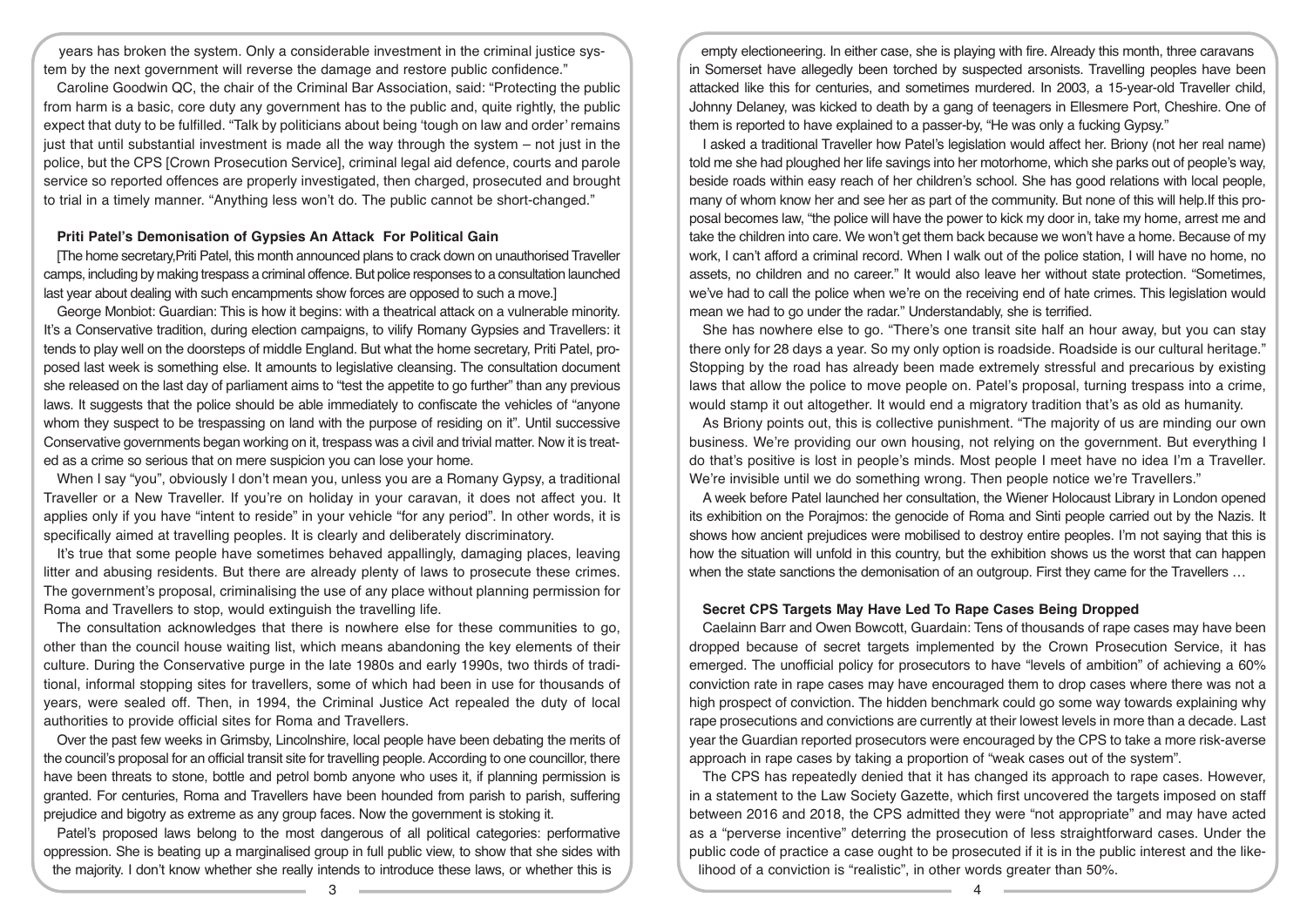However prosecutors were also asked to work to different "levels of ambition" targets. These performance measurements were introduced in 2008 for a range of crimes. The ambition levels were expressed as a percentage of the number of cases where charges were brought that resulted in conviction. Between 2008 and 2016 the target conviction rate was 76.5% for domestic violence and rape cases. In 2016 the target was disaggregated and the rape target was dropped to 60%.

Harriet Wistrich, the director of the Centre for Women's Justice, said: "If you have a target and you want to try and meet that target … you're essentially not applying the correct test. The test ought to be 'more likely than not' … They are in violation of their own code." The CPS denied the shift in "levels of ambition" for rape cases constituted a change in approach. It said the targets were referred to in its annual reports. However the Guardian could find no such reference.

The Law Society Gazette said they discovered the "levels of ambition" when they were referred to in HM Crown Prosecution Service Inspectorate reports. The CPS is facing a judicial review challenge over other allegedly covert policy changes that are blamed for a dramatic collapse in the number of rape cases going to court. While the number of rapes reported to the police nearly tripled between 2014 and 2018, the End Violence Against Women coalition (EVAW) points out that the number of cases charged and sent to court fell by 44%. On Monday the Guardian reported on a leaked Cabinet Office report that said half of rape victims are dropping out of investigations, as a growing proportion do not want to pursue a prosecution even when a suspect has been identified. Rebecca Hitchen, for EVAW, said: "This is a shocking admission from the CPS, as it acknowledges what we have repeatedly claimed – that performance targets linked to conviction rates will result in CPS prosecutors charging 'stronger' cases and dropping 'weaker' ones in order to make itself look better. This is why the numbers of rape cases reaching trial has plummeted and why we are judicial reviewing the CPS."

A CPS spokesperson said: "Rape is a devastating crime, and CPS policy is clear: whenever the legal test is met, our dedicated prosecutors will bring charges, no matter how challenging the case. This policy has not changed. Every decision is, and always has been taken in the same way, following the Code for Crown Prosecutors. "While it is important that we track trends, and constantly strive to improve performance, no individual charging decision is influenced by any factor other than the merits of the case. The growing gap between the number of rapes recorded, and the number of cases going to court is a cause of concern for all of us. We will implement any improvements suggested as part of the ongoing, cross-justice system rape review."

#### **Violation of Rights of Nine-Year-Old Who Witnessed Father's Violent Arrest**

In Chamber judgment in the case of A v. Russia (application no. 37735/09) the European

Court of Human Rights held, unanimously, that there had been: two violations of Article 3 (prohibition of inhuman or degrading treatment/investigation) of the European Convention on Human Rights. The case concerned the applicant's allegation that she had been traumatised by witnessing her father's violent arrest by the police when she was nine years old. The Court found that the applicant's allegations were credible, but that the authorities' only response had been to carry out a preinvestigation inquiry, which was superficial and ineffective. Moreover, the law-enforcement officers, who had to have been well aware that the applicant was or would be on the scene of the operation, had taken no account of her interests when planning and carrying out their operation against her father, thus exposing her to a scene of violence. That had very severely affected her, as she had suffered in particular from a neurological disorder and post-traumatic stress disorder for several years afterwards. In the Court's view, the applicant witnessing such a violent incident had amounted to illtreatment which the authorities had failed to prevent, in breach of Article 3.

#### **Michael Weir: Not Guilty in 1998 but Found Guilty in 2019!**

A burglar who beat two elderly people to death in their homes to steal a watch and jewellery has been convicted of their murders two decades on. Michael Weir fatally attacked 78-yearold Leonard Harris and Rose Seferian, 83, in 1998, the Old Bailey was told. The original investigation missed clues to the killer but DNA testing linked Weir to the London attacks after 20 years, the court heard. Weir, 52, of Hackney, had denied two counts of murder. Prosecutor Tom Little QC told the jury the "defenceless pensioners" had been struck repeatedly and knocked to the ground then left for dead. Weir was previously acquitted of the murder of Mr Harris by the Court of Appeal, jurors were told. But he was retried under the so-called double jeopardy law which allows a defendant to be retried if new and compelling evidence is brought forward and it is in the interests of justice. Trial judge Mrs Justice McGowan told the jury they had made "legal history".Sentencing was adjourned until a date to be fixed.

## **Defendant Pays an Extra £65,000 After Fractional Part 36 Defeat**

John Hyde, Law Gazette: Alosing party has been ordered to pay an extra £65,000 after declining to settle a case over a difference amounting to less than £5,000. The claimants in Hochtief (UK) Construction Ltd & Anor v Atkins Ltd had made a Part 36 offer to settle for £875,000, with the defendant having three weeks to respond. That offer was not accepted and the claimants obtained judgment more than two years later for £879,848. Mrs Justice O'Farrell made clear that Part 36 rules applied even when the difference between the rejected offer and the final award was relatively small. The ruling serves as a warning to all litigants that seemingly tough outcomes for failing to beat a Part 36 offer continue to be imposed by the courts. In giving her judgment, O'Farrell J stated the claimants had achieved a judgment sum at least as advantageous as the one they had offered. A further costs order, she noted, should only come based on the terms of the Part 36 offer, the stage in proceedings when it was made, the information available to the parties at the time, the conduct of the parties and whether the offer was a genuine attempt to settle proceedings. The judge said of Hochtief: 'The terms of the offer were clear. The Part 36 offer was made at a very early stage in the proceedings, after the letter of claim but before the issue of the formal claim. By that time, extensive investigations and remedial works had been concluded.' She ruled the claimants, who had been involved in a contract dispute, were entitled to an enhanced rate of interest on damages and costs from the date of expiry of the offer. She set interest on damages at 6% above base rate and ordered that costs be assessed on an indemnity basis. The claimants will receive an extra £65,123 as a result on top of their awarded damages.

## **CoA Orders "Unprecedented" Second Retrial Following Death Of 10-Year-Old Girl**

Local Government Lawyer: The Court of Appeal has ordered a second retrial in care proceedings relating to five siblings following the death of a ten-year-old girl in 2016, describing the judgment from the first retrial as"wrong and procedurally unjust". Summarising the case of A (No. 2) (Children: Findings of Fact) [2019] EWCA Civ 1947, Lord Justice Peter Jackson said that in November 2016, the girl (S) was found dead in her bedroom. "Also in the home were her parents and her five siblings, including two older brothers." The Court of Appeal judge said that "S died of strangulation and had suffered recent injuries to her genital area. The police investigation was deficient. No criminal charges have been brought. An inquest was opened and adjourned." The local authority issued care proceedings to protect the siblings. It alleged that S had been sexually assaulted and killed but that it was not possible to say who among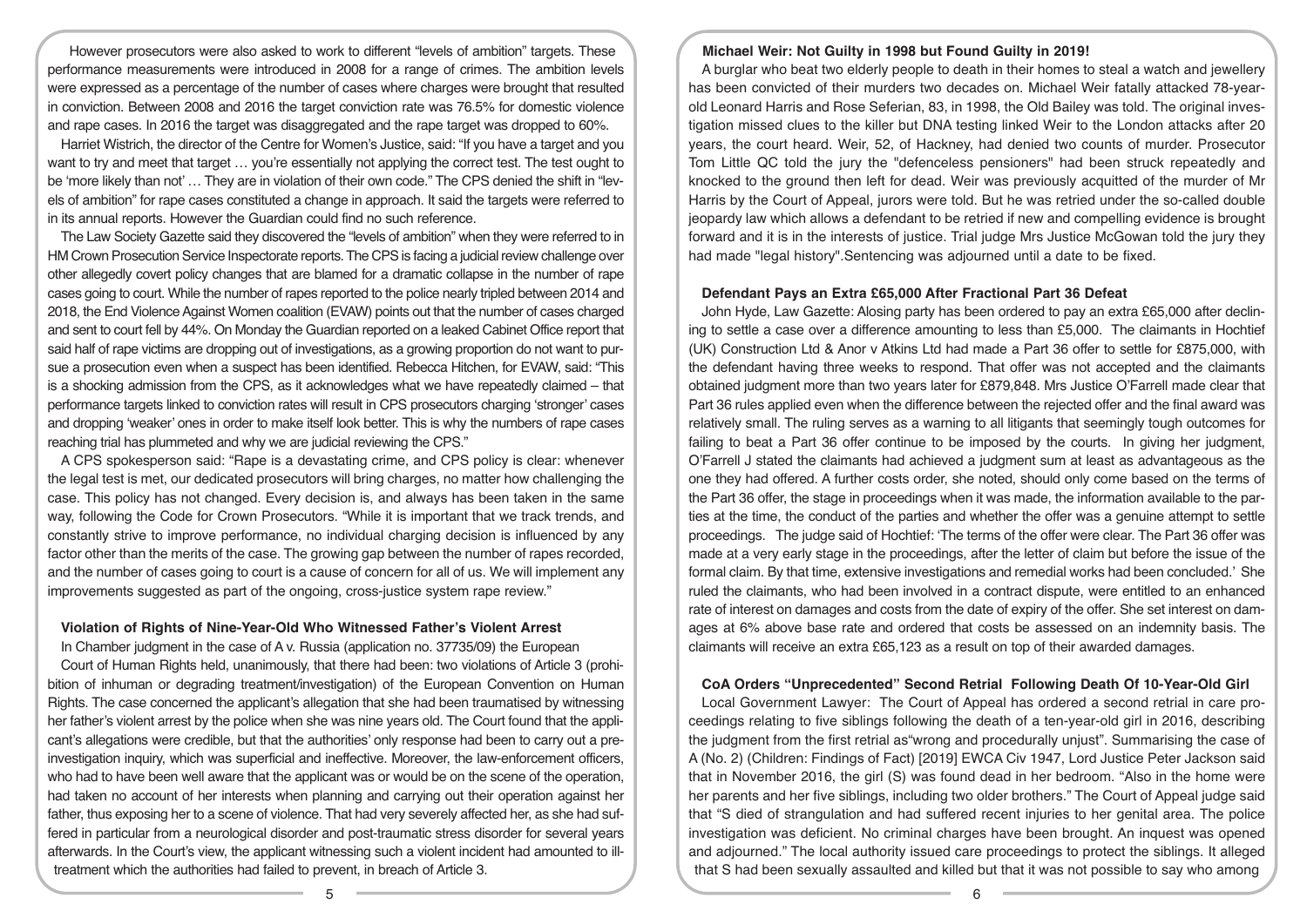the parents and older brothers might be responsible. "The family deny this. Its position has been that S's injuries and death must have been the result of an accident in which she fell from her bunk bed, entangled in some netting. It has also raised the possibility that S had been attacked by an intruder," the Court of Appeal judge said.

There have since been two trials. In December 2017, Mr Justice Francis found that the local authority had not proved its case and he dismissed the proceedings. The local authority appealed and the decision was overturned by the Court of Appeal in July 2018. The retrial came before Mr Justice Hayden in early 2019. In a judgment given in June 2019, he found that S's mother had caused the genital injuries in the course of an attempt at female genital mutilation (FGM) that took place outside the home and that she had then strangled S in her bedroom after their return. The father, but not the brothers, had colluded to hide what had happened. The parents, supported by the brothers, appealed.

Lord Justice Peter Jackson said: "Having heard the arguments, I am in no doubt that the appeal must succeed on the grounds that the decision was both wrong and procedurally unjust. The FGM finding was conjectural and unsupported by any real evidence. It had not been alleged, or even investigated, and therefore took the parties by surprise. It must be set aside, and as it is the foundation for the identification of the mother as having killed her daughter, that finding cannot stand either." The local authority invited the Court of Appeal to substitute its own findings, but Lord Justice Peter Jackson said he would decline that invitation. "It would only be a proper course if there was just one realistic outcome and that is not the case here."

As to whether a second retrial should be ordered, the family, supported by the Guardian, pleaded that it need not and that the proceedings should come to an end. "With a heavy heart, I cannot agree," Lord Justice Peter Jackson said. "The circumstances are too serious, and a further hearing may yet provide an outcome that is of value one way or another to the surviving children." He said that in deciding the issue as to whether there should be a rehearing, the Court of Appeal had a broad discretion, "and the discretion is particularly broad when we are considering whether to order what is probably an unprecedented second rehearing".

Lord Justice Peter Jackson said at paragraph 127 that he took account of: "(1) The seriousness of the issues. In a case of this extreme gravity, a party, here the local authority, should in my view only be shut out from a determination of its case if there are strong countervailing reasons. (2) The interests of the children. If it is possible, it is in the interests of all the children, and the youngest three in particular, for there to be valid findings about their sister's death and for measures to be taken for their protection if that proves to be necessary. (3) The likely evidential result. Although it is profoundly unsatisfactory that there is still no clarity about how S came by her injuries and death, there is no reason to believe that a rehearing cannot provide a legally valid conclusion that would make the matter clear, or at least clearer. This case is different to Re J, where the evidence was incapable of supporting findings. Here, two appeals have succeeded because of errors of process and not because the evidence is incapable of justifying a s.31 finding. If the local authority was to succeed, the court might face a very difficult welfare decision, but that is not a good reason for abandoning the proceedings. (4) The fairness of a further trial. I am alive to the concerns expressed about litigation fatigue and its possible effect on the integrity of the trial and the assessment of witnesses. At the same time, it is at least possible that some of the professional evidence already heard can be carried forward so that it need not be given again. As to the lay evidence, the trial judge will no doubt be alert to the risks that have been pointed out to us. I would therefore not accept that there cannot be a fair trial. (5) The impact upon the family. This carries significant weight where proceedings have already lasted for three years and

where a further trial must considerably extend that period. The emotional cost to the family of the loss of S and of the continuous proceedings cannot be overstated. The Guardian has made the observation that they have not yet properly been able to mourn S's death. I am mindful of all this, and take it into account. In the end, however, it has not been shown that the burden of continued proceedings would be disproportionate to the seriousness of the matters in issue."

Lord Justice Peter Jackson said that after full reflection, he would therefore hold that "in these most unusual circumstances a second retrial is unavoidable and that it would serve the interests of justice". Agreeing, Lord Justice Underhill said: "I feel acutely the force of the argument that it would be wrong to put this family, and indeed the witnesses who would have to be called, through the ordeal of such a hearing, particularly when there can be no certainty – bearing in mind the evidential problems to which I have already referred – that it will result in a definitive finding or one which will lead to a straightforward welfare decision. "I have wrestled with this, but in the end I think the balance must come down in favour of a further hearing, for the reasons given at para. 127 of Peter Jackson's LJ judgment. His points (1) and (2) carry great weight. A child has died, and (then or shortly before) sustained significant genital injuries, in the middle of the night in a house occupied only by members of her own family. It is of the greatest importance, from the point of view of all the members of the family, that valid findings be made as to how that happened; and, like Peter Jackson LJ, I am not persuaded that findings may not still be made which will enable the local authority to reach a properly-informed decision about how to proceed." The local authority's application was therefore remitted to the family court for a retrial preceded by an early case management hearing in accordance with arrangements that had been made with the President of the Family Division.

## **New Legislation Needed to 'End The Injustice' of IPP Prisoners**

Justice Gap: Calls have been made for new legislation to 'end the injustice' of prisoners being stranded in prison indefinitely on indeterminate sentences. A report from the Prison Reform Trust and the University of Southampton argues that 'the pains and barriers' faced by families of people serving IPP sentences have not sufficiently been addressed. Introduced by New Labour Hone Secretary David Blunkett under the Criminal Justice Act 2003, IPP sentences imposed a minimum tariff on prisoners after which they were imprisoned for an indeterminate period with their eligibility for release to be determined by the Parole Board. Those released were then subject to an indefinite period of supervision on licence, reviewable after 10 years. Such sentences were intended to protect the public from serious offenders whose crimes did not warrant a life sentence.

While the Home Office initially estimated that the introduction of IPP sentences would result in the imprisonment of some 900 people, more than 8,000 IPP sentences have been imposed. As justice secretary, Ken Clarke abolished IPP sentences in 2012 under the Legal Aid Sentencing and Punishment of Offenders Act (LASPO). At the time, he called indeterminate sentences a 'stain' on the justice system. You can read more about the history of IPPs (here). There remain 2,223 prisoners serving such sentences, and more than nine out of 10 have been imprisoned beyond their minimum tariff (93%) with 187 prisoners still detained over a decade after their minimum tariff expired.

According to the report, the lack of adequate support for the families of those serving IPP sentences detrimentally impacts not only the relatives of these prisoners but the prisoners themselves – a 2016 report from the Prison Reform Trust noted that IPP prisoners had one of the highest rates of self-harm in the prison population, and serious concerns were highlightedby former chair of the Parole Board Nick Hardwick in 2017. According to the latest figures from the Ministry of Justice,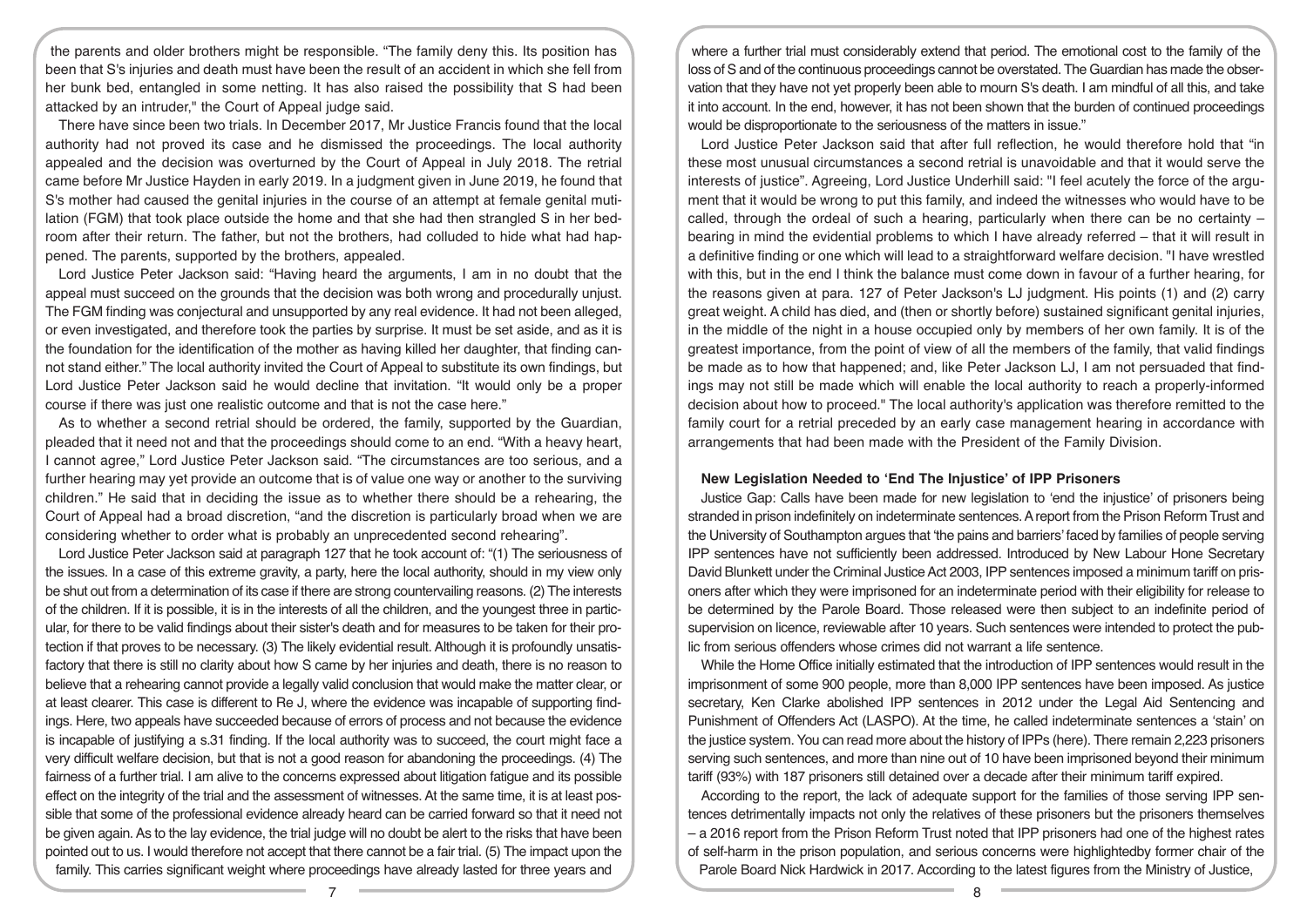more IPP prisoners were returned to custody after licence recall (636) than were released from custody (433) and that over the same period the recalled IPP population has grown by 25%.

 'The suffering caused by this disastrous sentence goes on and on,' commented the PRT's director Peter Dawson. 'It extends far beyond the people still unjustly held in prison, affecting parents, partners and children, all totally innocent. Legislation is needed to finish the job of putting right the injustice done to so many by the IPP sentence. But in the meantime there is scope to do more to support families, reducing their pain and helping them to help their loved ones make a success of life after release.' Dr Harry Annison, one of the report's authors, said that IPP families carried 'considerable burdens in supporting their relative through their sentence'. 'All criminal justice organisations should avoid inadvertently placing further burdens on those who have often given years of devoted support to their relative,' he added.

# **Why I Am Boycotting Britain's Two-Tiered Justice System**

Tauqir Sharif: Secret courts and draconian citizenship-stripping powers are an affront to the values of open justice and due process that I once assumed to be my birthright On 26 May 2017, my family in the UK received a letter informing them that my British citizenship had been revoked. This started what became a legal marathon spanning the last two years. Today, I have decided to bring it all to an end. Being British is part of who I am. I was born and raised in the UK. I attended schools and colleges there. Revoking my citizenship rights changes none of that. I have always believed that we had a robust legal system in the UK. I felt safe knowing that if I was ever to be falsely accused, I would have my day in court and be able to adequately defend myself. This is an assumption all British people should have. But this all changed when I began the process of defending myself against citizenship removal.

Firstly, my case was to be heard at a secret court known as the Special Immigration Appeals Commission (SIAC). This meant I had no access to the evidence against me, nor could I choose who I wanted to represent me. To engage with this process, my lawyers had to instruct a "special advocate" - a vetted barrister approved by the government - and tell him everything that needed to be known about me. This had to be done without me or my lawyers ever seeing the actual evidence being used against me.

Secondly, defending yourself against allegations where no evidence is presented to back them up is impossible. It became clear to me that the special advocates were merely there to keep up appearances; to give an image that justice is being served. The reality could not be more different. I no longer want to be party to a system that is rubber-stamping a kind of medieval exile process against its own people

Thirdly, in the course of the legal action, it dawned on me that the state's discretion is absolute in these cases. Those who have won their cases have only ever done so on technicalities with no bearing on the draconian nature of citizenship deprivation. Almost all citizenship deprivation cases are upheld by the SIAC courts. Based on these hard facts, I realised that I would not get the fair trial I once believed was my right as a British citizen - so I have decided to boycott the SIAC process. The whole process amounts to a two-tier justice system that has been used on an unprecedented and discriminatory scale against British Muslims. I no longer want to be party to a system that is rubber-stamping a kind of medieval exile process against its own people. I and my children will live with the uncertainty that we are forever stateless.

Affront to justice: Because I'm the child of immigrants, the UK government believes it can treat me as a second-class citizen. This is despite the fact that the work I do today, in sav-

ing lives, has been to a large extent inspired by what I believed were the British values of compassion and doing good for others. Today, we have 41 aid projects in Syria, employing more than 200 people. However, the British government has rendered me stateless, claiming I am "not conducive to the public good". The SIAC and special advocate system are an affront to justice. They cannot exist in a country that respects any semblance of due process. I hope my actions will inspire others facing a similar situation to also boycott the SIAC, as well as lawyers who believe in due process, so that we can bring this country back to its senses.

## **Roger Kearney V Chief Constable of Hampshire Police**

1. The Appellant, Roger Kearney, has been seeking to challenge by judicial review, the failure or refusal by the Chief Constable of Hampshire Police, the Respondent, to disclose original CCTV footage said to be relevant to his appeal against his conviction for murder. Andrews J refused permission to apply for judicial review. She held the application was totally without merit ("TWM") so that the Appellant was not entitled to renew his application at an oral hearing.

2. This appeal is a challenge to those decisions (to use a neutral term for reasons that will appear below), but a preliminary jurisdictional question arises as to whether the proposed appeal is "from a judgment of the High Court in any criminal cause or matter" so that  $s.18(1)(a)$  of the Senior Courts Act 1981 applies to restrict the Court of Appeal's jurisdiction to consider it.

3. It is common ground that if the court has no jurisdiction to hear the appeal, then, subject to a point of law of general public importance first being certified, the only route of appeal from the Administrative Court is or would be to the Supreme Court with permission granted either by the Administrative Court or by the Supreme Court itself. On the other hand, if the court does have jurisdiction, the question whether permission to appeal should be given must then be determined.

4. The background against which the jurisdictional question arises can be summarised as follows. The Appellant was convicted of the murder of Paula Poolton who was killed in October 2008. There was no forensic evidence linking him (or any other individual) to this murder, as was made clear to the jury. His conviction was based on many strands of circumstantial evidence of varying degrees of strength and cogency. One of these strands was the prosecution and defence CCTV experts' interpretation of CCTV footage relied on by the prosecution to show the probability that the vehicle captured in various frames between 21.30 (when he left home and drove to meet the victim), 21.40 (when she was captured on CCTV at Tesco), and 22.26 (when her phone stopped responding to calls/texts) and he continued to his work, arriving late and completing his shift, was the motor car driven by the Appellant, albeit there was no positive evidence identifying that vehicle by its registration number since no registration plate was visible.

5. Following his unanimous conviction on 11 June 2010, the Appellant applied for permission to appeal but was refused permission by Evans J (on the papers) by a decision of 18 November 2010. An application to renew to an oral hearing was made but withdrawn by the Appellant before the hearing. That withdrawal brought the criminal appeal proceedings to an end.

6. Subsequently, in December 2012 the Appellant made an application to the Criminal Cases Review Commission ("the CCRC") to refer his conviction to the Court of Appeal Criminal Division. To support his application to the CCRC, the Appellant requested (for the first time) the original CCTV footage from which extracts were produced by the prosecution at his trial and assembled in a compilation disc played to the jury at trial. It is his case that the original footage is relevant to the question whether or not he left home in sufficient time to have committed the murder before he arrived at his place of work that evening. It is therefore relevant to the safe-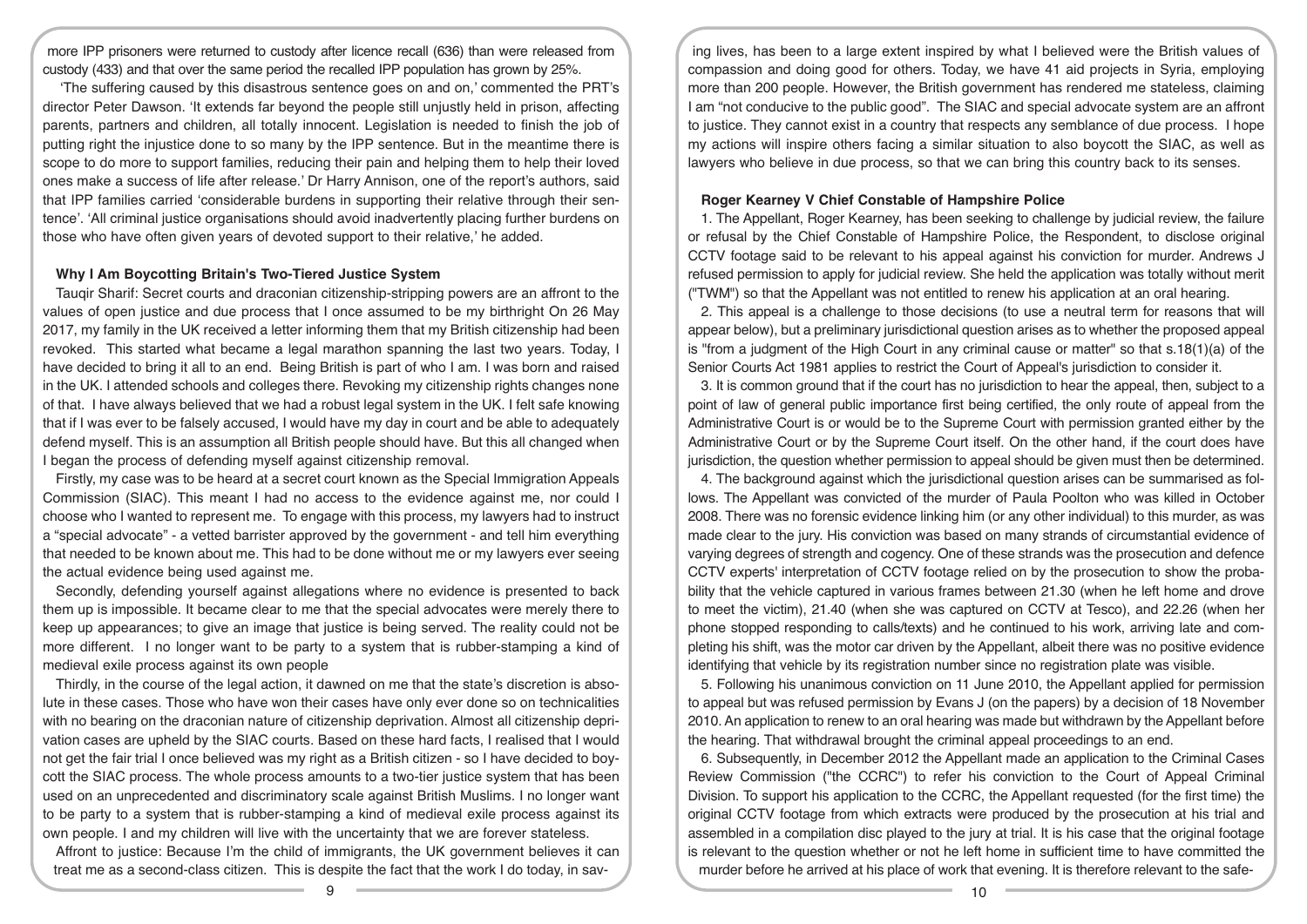ty of his conviction and his alibi for the relevant time. The Appellant has obtained a preliminary report from an expert expressing a positive view on this question but he has asked to see the original CCTV footage given issues as to the quality of the compilation footage.

7. The Respondent originally expressed her willingness to disclose the material to the CCRC, but declined to disclose it to the Appellant directly.

8. The CCRC however, made clear that they did not propose to instruct their own expert to examine the footage. As the CCRC explained, it gave careful consideration to each of the submissions made on behalf of the Appellant regarding the CCTV evidence and considered whether any further work should be undertaken. It did not identify any work that it considered could potentially lead to a finding that would undermine the safety of the Appellant's conviction. In particular, it observed that both trial experts identified other vehicles which they considered presented in a similar way to the vehicle said to have been driven by the Appellant at the material time. Where there was a possibility that the captured image was of an alternative vehicle, this was highlighted. The CCRC found no evidence to suggest that the trial experts had not undertaken thorough and fully considered examinations of the material in question. Moreover, there were agreed sightings of the Appellant's car captured on the CCTV footage and the CCRC concluded that even if other vehicles indistinguishable to the Appellant's vehicle were captured on CCTV around the murder scene, outside the original timeframes, this would not significantly undermine the significance of the agreed sightings. For these and other reasons, the CCRC did not delay their decision on the Appellant's case to await disclosure of the original CCTV footage.

9. By a decision dated 31 October 2017, the CCRC concluded that there are no grounds to refer the Appellant's conviction to the Court of Appeal and declined to do so. By that time, the CCRC had undertaken its own enquiries and instructed further DNA testing but ultimately, had not been able to identify any new evidence or a new argument which it considered would give rise to a real possibility that the Court of Appeal would quash the Appellant's conviction. The CCRC gave comprehensive and cogent reasons for its adverse decision on the Appellant's prospects of success in an appeal against conviction.

10. Notwithstanding the CCRC's decision, and supported by a charity called "Inside Justice", the Appellant has continued to seek disclosure of the original CCTV footage. The Respondent has maintained her refusal to disclose the material to the Appellant, ultimately concluding that it is not required for a legal purpose because of the CCRC's disengagement. Further, and in any event, the Respondent concluded that it would be disproportionate to disclose the material in the particular circumstances.

11. By a judicial review claim form filed on 18 July 2018, the Appellant sought to challenge the refusal of post-conviction disclosure on public law grounds. The application was resisted. By a decision (again, using a neutral term) made on the papers, dated 11 October 2018, Andrews J refused permission to apply for judicial review and certified the application as TWM. The judge gave full reasons, concluding that there is no obligation on the Respondent in circumstances such as this to disclose material to assist the Appellant in an attempt to persuade the CCRC to change its mind. She observed that the Respondent fully complied with all her legal post-conviction disclosure obligations: the material requested was not new and it was rational for the Respondent to conclude that it is not material which might cast doubt on the safety of the conviction and that its disclosure would entail a disproportionate allocation of police resources. There was no prospect of establishing that the ongoing refusal is a disproportionate interference with the Appellant's human rights. The judge's certification of the application as TWM meant that the Appellant could not request that the decision to refuse permission should be reconsidered at an oral hearing.

60. For all these reasons, I am satisfied that decision of Andrews J refusing the application for judicial review is a judgment in a criminal cause or matter within the meaning of s.18(1)(a) SCA. That provision does not have the restricted meaning contended for by the Appellant, notwithstanding the particular consequences for this Appellant, and there is no other proper basis for restricting the effect or application of s.18(1)(a) SCA in this case. In my judgment this court has no jurisdiction to consider this appeal.

61. Lord Justice Underhill: I agree that this appeal should be dismissed on the basis that this Court has no jurisdiction to entertain it because Andrews J's decision to refuse permission to apply for judicial review was "a judgment ... in [a] criminal cause or matter" within the meaning of s.18(1)(a) of the Senior Courts Act 1981. My reasons are substantially the same as Simler LJ's, but I will briefly state them in my own words.

62. As to whether Andrews J's decision constituted a "judgment", Lord Hoffmann at paragraph 13 of his speech in Montgomery holds that that term applies generally to all orders made in a criminal cause or matter. That seems to me the end of the matter, although I also agree with the points made by Simler LJ at paragraphs 36-37 of her judgment.

63. As to whether that judgment was made was "in [a] criminal cause or matter", it has long been established that that phrase may cover not only decisions made in the course of criminal proceedings themselves but also decisions made by officials in relation to the criminal process, including prospective criminal proceedings. That is stated in terms by Lord Sumption at the start of paragraph 16 of his judgment in Belhaj and he goes on in that paragraph to give a number of examples. It is true that none of those examples specifically concerns a decision by a chief constable of a police force responsible for a prosecution about the disclosure of documents sought for the purpose of an intended appeal following that prosecution; but I can see no reason why such decisions should be regarded as being of any different character. The duty of disclosure relied on by the Appellant depends entirely on the involvement of the Hampshire police in the prosecution, and the availability of judicial review to challenge such a decision is, to use Lord Sumption's language at the end of paragraph 16, "an integral part of the criminal justice system". That seems to me self-evident and is no doubt why neither the parties nor the Supreme Court in Nunn, which is precisely such a case, believed that an appeal lay to this Court.

64. I do not believe that that analysis is affected by the fact that Andrews J's certification of the Appellant's application as "totally without merit" meant that he was not entitled to an oral hearing in the Administrative Court. I agree with what Simler LJ says at paragraphs 51-53 of her judgment. As she says at paragraph 54, the only way that the Appellant can realistically deploy the point is to contend that s.18(1)(a) should be interpreted differently in cases where there has been no oral hearing at first instance. There is no warrant for that distinction in the language of the provision itself, and it could only be advanced on the basis that it was nevertheless required in order to avoid a breach of Article 6 of the Convention.

65. As to that, I am far from sure that such an interpretation would be possible even having regard to the strength of the interpretative obligation under s.3 of the Human Rights Act 1998. But I am not persuaded that the unavailability of both a right to an oral renewal hearing and a right to seek permission to appeal from this Court involves any breach of the Appellant's Article 6 rights in any event. The full review of the Strasbourg case-law in the speech of Lord Hope in R (Dudson) v Secretary of State for the Home Department [2005] UKHL 52, [2006] 1 AC 245 – see paragraphs 27-34 (pp. 256-9) – makes it clear that Article 6 does not require an oral hearing of every application made in the context of criminal proceedings, and more partic-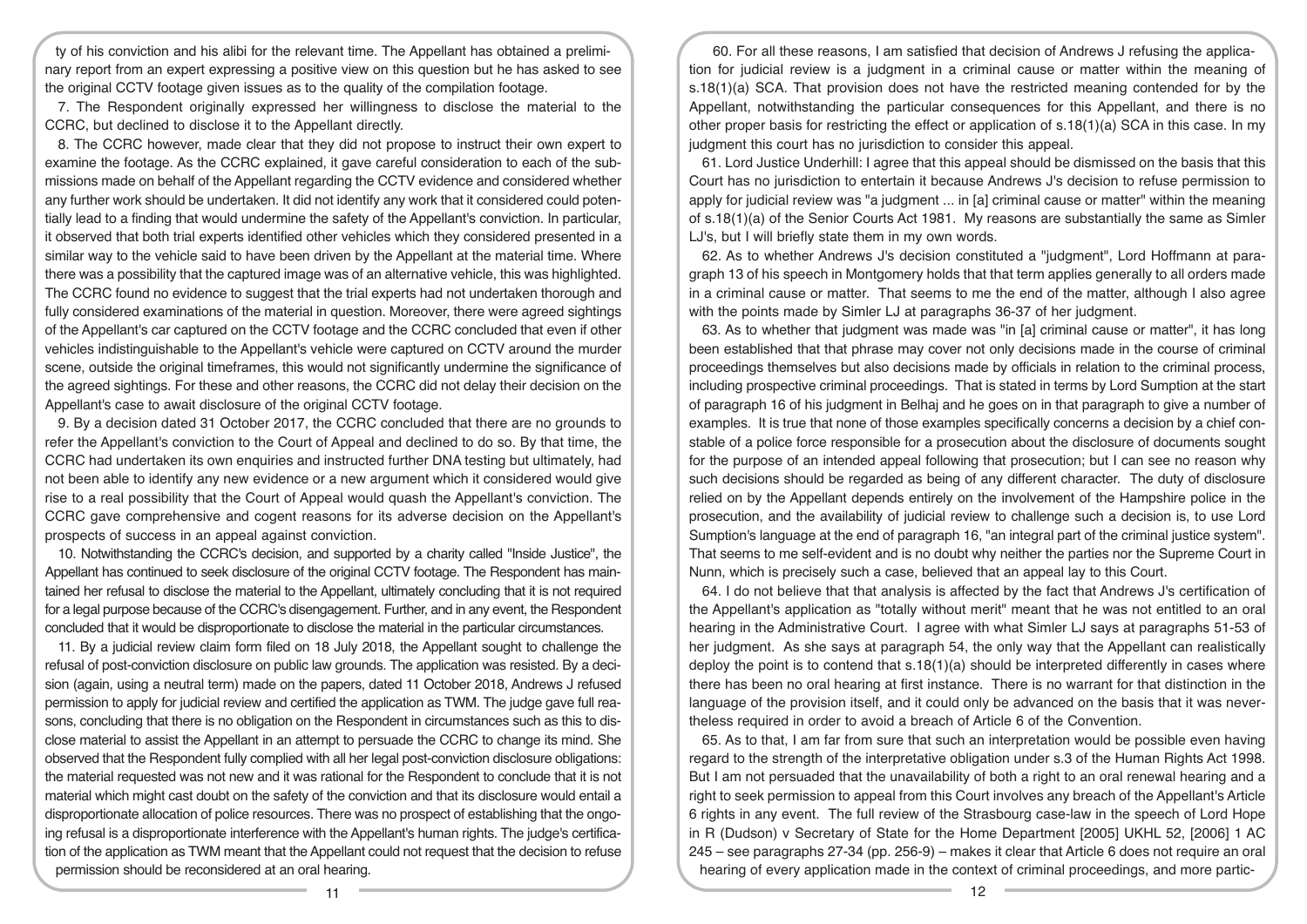ularly of a criminal appeal. As he put it at paragraph 34 (page 259 E-F): "The application of the article to proceedings other than at first instance depends on the special features of the proceedings in question. Account must be taken of the entirety of the proceedings of which they form part, including those at first instance. Account must also be taken of the role of the person or person conducting the proceedings that are in question, the nature of the system within which they are being conducted and the scope of the powers that are being exercised. The overriding question, which is essentially a practical one as it depends on the facts of each case, is whether the issues that had to be dealt with at the stage could properly, as a matter of fair trial, be determined without hearing the applicant orally."

The same principles must, I think, apply equally to the question of whether Article 6 requires that there be a right of appeal against the refusal of an application made in the context of an appeal: what fairness requires depends on the circumstances of the particular case. In the present case, as Simler LJ says at paragraph 54, the Appellant has not only had a full trial and a right of appeal against his initial conviction (albeit not pursued) but the benefit of a full review of his case by the CCRC which has concluded (in effect) that the disclosure which he now seeks cannot assist an appeal. It is also important that the reason why he was not entitled to an oral renewal was that a High Court Judge has reached a fully-reasoned conclusion that his claim is totally without merit. In those circumstances I cannot see that the absence of a right of appeal from her decision constitutes a breach of Article 6.

66. I accept that it is very unusual in our system to encounter a judicial decision, made without a hearing, which cannot either be reviewed at an oral hearing or be the subject at least of an application for permission to appeal, and that fact has given me some pause. But I see no escape from the conclusion that that is the effect of the particular rules and statutory provisions in play in the present case; and I do not believe that it gives rise to any injustice in the circumstances of the present case.

# **Freed Prisoners Killing Themselves at a Rate Of One Every Two Days**

Jamie Grierson , Guardian,https://is.gd/ceWCuW The number of people who took their own life while on supervision after leaving prison has increased sixfold since 2010 to a rate of one every two days, fresh analysis seen by the Guardian shows. There were 153 self-inflicted deaths among those on post-custody supervision in 2018-19, compared with 24 in 2010-11, Ministry of Justice data analysed by the charity Inquest reveals, although this is partly down to improved recording.

The suicide rate among people leaving prison in 2018-19 was 212 per 100,000, while for people serving community orders and suspended sentence orders (who are under supervision but have not been jailed), the rate falls to 132 per 100,000, Inquest said. The rate for prisoners is about 83 per 100,000 and among the general population it is about 14 per 100,000.

A joint briefing paper by Inquest's head of policy, Rebecca Roberts, and Jake Phillips of Sheffield Hallam University says all deaths of people on post-custody supervision should be investigated by an independent body such as the prisons and probation ombudsman. In the paper's foreword Inquest's executive director, Deborah Coles, says: "The figures are deeply disturbing and require urgent scrutiny, due to the current lack of independent investigation into these deaths. "Without this, we cannot fully understand what is happening or how it could be addressed. What is clear however is that people are being released into failing support systems, poverty, homelessness and an absence of services for mental health and addictions. This is state abandonment."

In light of the sharp rise in the number of deaths, Her Majesty's Prison and Probation Service and the National Probation Service have committed to performing an in-depth

review of the deaths of people under post-sentence supervision. This will include working closely with the Office for National Statistics to improve the quality of the data and to inform the MoJ's understanding. The review is due to be completed by March 2020.

However, it is understood that while probation staff help offenders find access to vital services including healthcare, housing and treatment for drug and alcohol problems, the MoJ does not expect them to have sole responsibility for caring for the people they are supervising. The prisons ombudsman opened investigations into 334 deaths in 2018-19, 96% of which were of people in prison. The only deaths of people under probation supervision that were investigated by the ombudsman were those of 12 residents in probation approved premises, some of whom will have been on post-custody supervision, the paper said.

#### **Flash Mobs Can Benefit From Convention Protection**

In Chamber judgment in the case of Obote v. Russia (application no. 58954/09) the European Court of Human Rights held, unanimously, that there had been: a violation of Article 11 (freedom of assembly) of the European Convention on Human Rights. The case concerned the applicant's prosecution for taking part in a flash mob, which the courts viewed as a static demonstration requiring previous notification. The Court considered the flash mob a "peaceful assembly" and found that the reasons given by the domestic authorities to justify its dispersal and the applicant's prosecution had not been "relevant and sufficient". It pointed out in particular that staging a demonstration without prior authorisation did not necessarily justify interfering with a person's right to freedom of assembly. Indeed, seven people standing in silence while holding a blank sheet of paper could not count as a threat to public order.

Mr Obote and six other people gathered in front of the Office of the Russian Government in January 2009 in what the applicant describes as a flash mob. They had their lips covered with adhesive tape and each held a blank sheet of paper. The police ordered the group to disperse and when Mr Obote asked for the reason for that order he was taken to the police station.

He was charged under the Code of Administrative Offences for failing to give prior notification of a public gathering, as required by the Public Events Act. A court subsequently fined him 1,000 Russian roubles (about 22 euros at the time). The court found that he had taken part in a static demonstration and that he had breached the procedure for public events. It rejected his argument that the flash mob had not counted as involvement in a public event. Mr Obote appealed against the judgment, challenging the applicability of the Public Events Act and contesting the fine. The appeal court upheld the first-instance judgment. Mr Obote complained that the authorities' putting an end to the flash mob and prosecuting him for an administrative offence had violated his rights under Article 11 (freedom of assembly and association) of the European Convention.

Decision of the Court; First, the Court found that the applicant's flash mob, as he had described it, had come within the notion of a "peaceful assembly" under Article 11 of the Convention. The dispersal of such an assembly and the sanctions against the applicant had therefore constituted an interference with his right to freedom of assembly as protected by that same article. The Government had justified that interference by referring to the legitimate aim of the prevention of disorder. However, the domestic judicial bodies had found the applicant guilty in the administrative-offence proceedings, without assessing the level of disturbance caused by the flash mob. They had simply found that the applicant had failed to comply with the prior-notification requirement.

Moreover, staging a demonstration without prior authorisation did not necessarily jus-